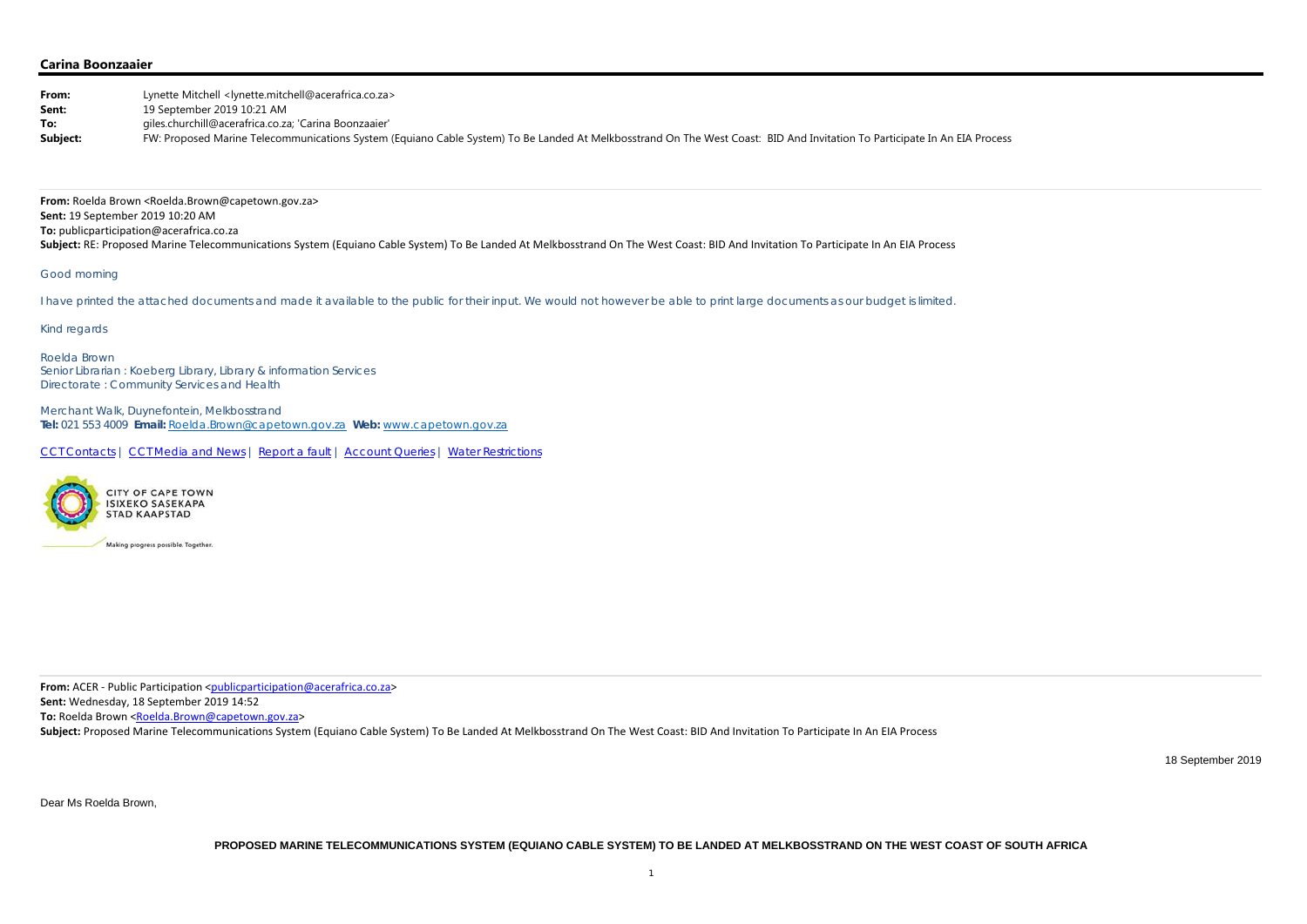## **BACKGROUND INFORMATION AND INVITATION TO PARTICIPATE IN AN ENVIRONMENTAL AUTHORISATION PROCESS (ENVIRONMENTAL IMPACT ASSESSMENT)**

## **Project Background**

Submarine telecommunications cables are important for international telecommunications networks, transporting almost 100% of transoceanic internet traffic throughout the world (www.iscpc.org). This is significant because i access to affordable international bandwidth is key to economic development in every country.

The purpose of this project is to install a fibre optic submarine cable to provide international high-speed connectivity and reliability. Businesses and consumers will benefit from enhanced capacity and reliability for ser TV broadcasting, internet services, video conferencing, advanced multimedia and mobile video applications. Internet traffic is growing exponentially as the appetite for new applications, like cloud computing and on-demand Furthermore, the demand for new connectivity reflects an end-user and business environment in which high capacity data transmission is essential for sustainable growth and development.

Communication via submarine telecommunications cables generally allows for lower cost, better performance and greater capacity (throughput) than that available via satellite. Improvement in Africa's information technology telecommunications cables will help strengthen development in Africa and support economic growth and opportunities on the continent.

Telkom SA SOC Limited, acting through its Openserve division (hereafter referred to as "Openserve"), intends to install a submarine telecommunications cable, called the Equiano Cable System, to link South Africa with key i telecommunications hubs in West Africa (Nigeria) and Europe (Portugal). As the designated Landing Partner of the Equiano Cable System in South Africa, Openserve has the required licenses to operate this system in South Afr local permits to land the Equiano Cable System at Melkbosstrand, Western Cape.

Alcatel Submarine Networks (ASN) has been appointed as the supplier and installer of the Equiano Cable System connecting Africa and Europe. The system is to be installed in phases. The first phase ("Baseline System") will cable landings at:

**□** South Africa: Melkbosstrand.

Through the Equiano Cable System, Openserve will facilitate more affordable and effective transport of voice, data, internet and television services in South Africa. Furthermore, the cable will support the objectives set o Africa's Development (NEPAD) and provide a means of fulfilling the South African Government's requirements in terms of digital television broadcasting in the country. The Equiano Cable System will have an initial design ca per second.

The current Environmental Impact Assessment Regulations, 2014 (as amended 2017) published under Section 24(5) read with Sections 24, 24D and 44 of the National Environmental Management Act, 1998 (Act No. 107 of 1998) (as a to this project.

Based on these regulations, the Environmental Assessment Practitioner (EAP) must complete Scoping and an Impact Assessment within 300 days of acceptance of the Application for Authorisation by the competent authority, viz. of Environment, Forestry and Fisheries (DEFF). DEFF is the competent authority for the issuing of environmental authorisation because the Equiano Cable System traverses' international boundaries. It is also envisaged that required from the Department of Human Settlements, Water and Sanitation in terms of Chapter 4 of the National Water Act, 1998 (Act No 36 of 1998), particularly Section 40(4).

On behalf of Openserve and ASN, ACER will fulfil the role and responsibilities of EAP, undertaking the Environmental Impact Assessment (EIA), the associated public participation process, and submitting the required applica documentation to DEFF for consideration and decision-making.

The purpose of this letter is to invite you, as a potentially Interested & Affected Party to participate in the EIA. A Background Information Document (Appendix 1) and Comment Sheet (Separate Attachment) have been compiled to facilitate your participation (these documents are also available at www.acerafrica.co.za under the "Current Projects" link (Equiano Cable System)). Please note that the closing date for initial comments [1] during publ 2019.

Portugal: Lisbon (Sesimbra).

□ Nigeria: Lagos.

### **Environmental Legislation**

Please contact the Public Participation Office to obtain further information:

- . **ACER (Africa) Environmental Consultants** 
	- . Carina Boonzaaier or Giles Churchill
		- P O Box 503, Mtunzini, 3867
- Tel: 035 340 2715 Fax: 035 340 2232 E-mail: <u>equiano@acerafrica.co.za</u>

Your participation is valued and will be appreciated.

Yours sincerely,